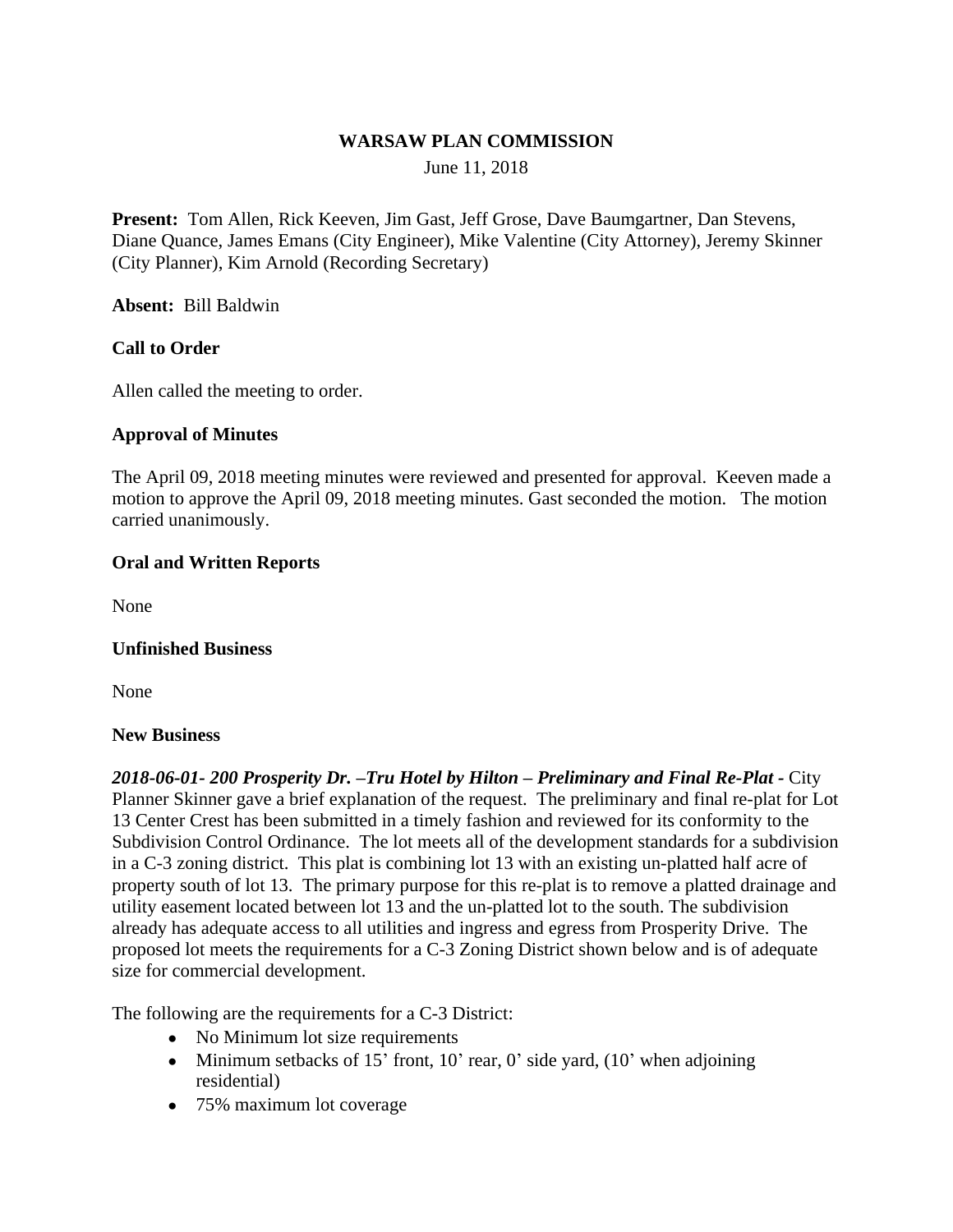• 36' building height restriction

Since the plat already has access to utilities and Prosperity Drive, the Plan Commission can approve the preliminary and final plat for Re-plat of Center Crest Lot 13 per Warsaw's Subdivision guidelines. Skinner recommended approval subject to the effective date of the annexation involving the additional .5 acres south of Lot 13. Skinner recommended approval of the preliminary and final plat for the Re-plat of Center Crest Lot 13, subject to the effective date for the annexation.

Allen opened the meeting to any person wishing to speak in favor or against the petition. Debra Hughes, of Marbach, Brady and Weaver, representing the petitioner was present to explain the request or answer questions if needed. Sam Patel and Anup Jairam, the property owners were also present. No other person was present to speak for or against the petition. Allen closed the meeting to the public. Discussion followed among Commission members.

Grose made a motion to approve the Preliminary Re-plat of *2018-06-01- 200 Prosperity Dr. –Tru Hotel by Hilton-* Baumgartner seconded the motion. Quance made a motion to suspend the rules and vote on the Final Re-Plat. Emans seconded the motion. Stevens made a motion to approve the Final Re-Plat of *2018-06-01- 200 Prosperity Dr. –Tru Hotel by Hilton-* Gast seconded the motion. The motion passed unanimously.

*2018-06-02- Prosperity Dr. – Redwood Acquisitions - Preliminary and Final Re-plat-* City Planner Skinner gave a brief explanation of the request. The preliminary and final re-plat for Lots 1-12 & 17-22 of Center Crest has been submitted in a timely fashion and reviewed for its conformity to the Subdivision Control Ordinance. The lots meet all of the development standards for a subdivision in a C-3 zoning district. This plat is combining lots 1-12 and 17-22 into two lots 1A and 2A. The primary purpose for this re-plat is to remove platted drainage and utility easements located between the various lots to accommodate the future residential development. The re-plat will accommodate the proposed 99 unit residential development along Prosperity Drive by relocating drainage, utility, and ingress and egress easements where needed for the residential development. The subdivision already has adequate access to all utilities and ingress and egress from Prosperity Drive. The proposed lot meets the requirements for a C-3 Zoning District shown below and is of adequate size to contain the proposed residential development.

The following are the requirements for a C-3 District:

- No Minimum lot size requirements
- Minimum setbacks of 15' front, 10' rear, 0' side yard,  $(10)$ ' when adjoining residential)
- 75% maximum lot coverage
- 36' building height restriction